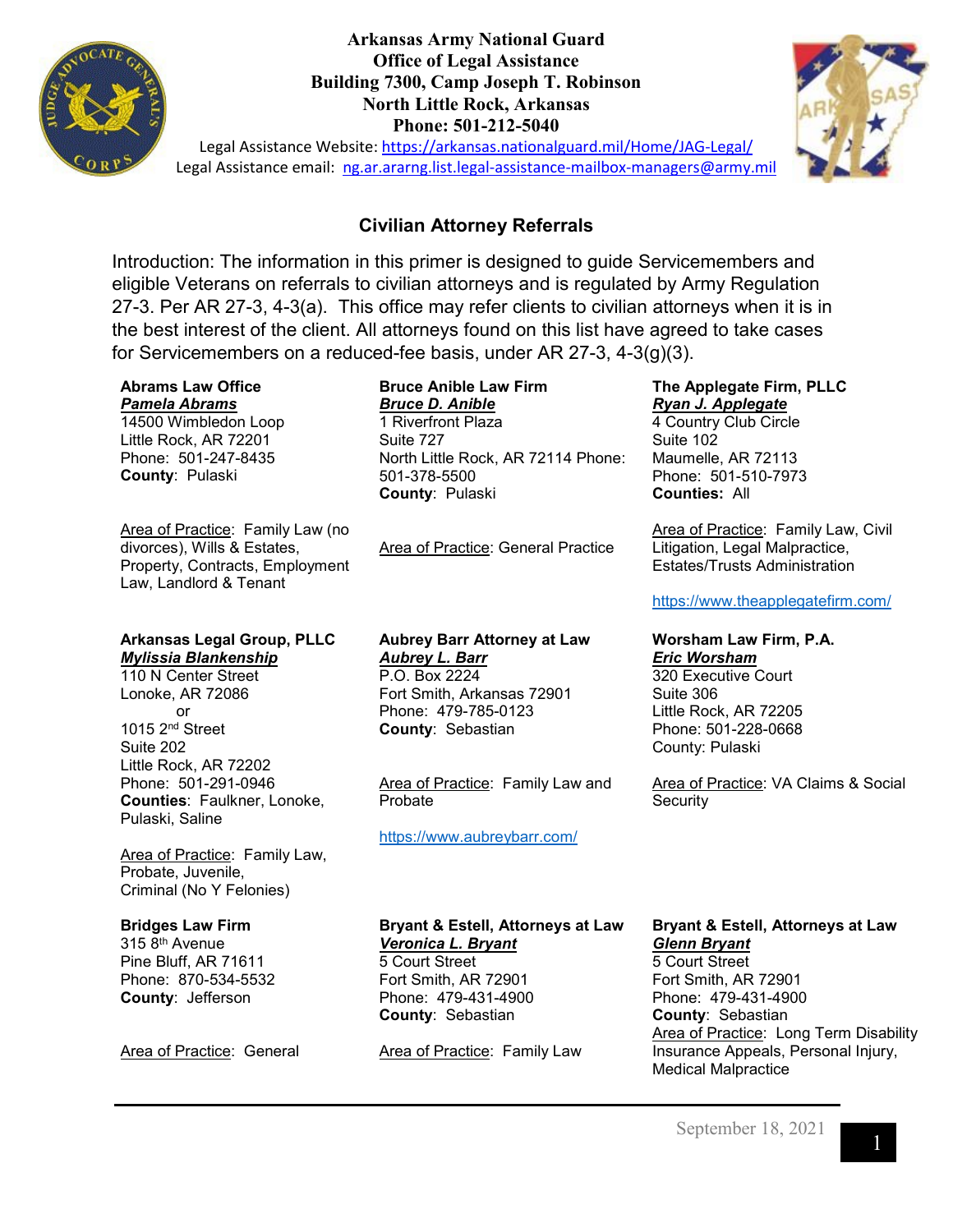[http://bridgesplc.com](http://bridgesplc.com/) [https://familyattorneysnearme.com/ar](https://familyattorneysnearme.com/arkansas/fort-smith/bryant-estell-attorneys-at-law/bryantestell.com) [kansas/fort-smith/bryant-estell](https://familyattorneysnearme.com/arkansas/fort-smith/bryant-estell-attorneys-at-law/bryantestell.com)[attorneys-at-law/bryantestell.com](https://familyattorneysnearme.com/arkansas/fort-smith/bryant-estell-attorneys-at-law/bryantestell.com)

#### **Cox, Sterling, McClure & Vandiver, PLLC** *Melanie McClure Dylan Botteicher*

8712 Counts Massie Road North Little Rock, AR 72113 Phone: 501-954-8073 **Counties**: Faulkner, Pulaski, Sebastian, Saline

Area of Practice: All but Criminal or Family Law

<https://csmfirm.com/>

# **Dominion Law Group** *Nathan Reggish, Attorney*

Northwest Arkansas 3718 S. Pinnacle Hills Pkwy Rogers, AR 72758 Phone: 479-310-6770 **Counties:** NW Arkansas

Area of Practice: Tax, Business, Wills & Trusts, And all other areas

[nathan@dominion.law](mailto:nathan@dominion.law)

#### **Denton and Zachary** *Justin Zachary*

700 S. German Lane Suite 101 Conway, AR 72034 Phone: 501-358-4999 Conway and Little Rock Offices **Counties**: Faulkner, Pulaski

Area of Practice: Personal Injury

#### <https://www.dentonandzachary.com/>

# **Ethridge Law Firm** *Shane Ethridge*

524 Ouachita Avenue Suite 2 Hot Springs, AR 71913 Phone: (501)-318-1900 **County**: Garland

Area of Practice: Criminal Law, Family Law, General Practice

<http://www.hsarlawyer.com/>

[https://familyattorneysnearme.com/arkansa](https://familyattorneysnearme.com/arkansas/fort-smith/bryant-estell-attorneys-at-law/bryantestell.com) [s/fort-smith/bryant-estell-attorneys-at](https://familyattorneysnearme.com/arkansas/fort-smith/bryant-estell-attorneys-at-law/bryantestell.com)[law/bryantestell.com](https://familyattorneysnearme.com/arkansas/fort-smith/bryant-estell-attorneys-at-law/bryantestell.com)

# **Dodds, Kidd, Ryan & Rowan** *David W. Parker*

313 West 2nd Street Little Rock, AR 72201 Phone: 501-386-9508 Toll Free: 833-357-3476 **Counties**: All

Area of Practice: Criminal Law, Family Law, Medical Malpractice & Personal Injury, SSN & Disability

[https://www.dkrfirm.com](https://www.dkrfirm.com/)

# **Jeremy D. Wann, Attorney at Law** *Jeremy Wann* 316 N. 7<sup>th</sup> Street

Fort Smith, AR 72901

(479)-782-6400 www.jwannlaw.com **Counties**: Crawford, Sebastian, Scott

Area of Practice: Family Law, Employment, Bankruptcy, Consumer Protection, Benefits, Criminal & Traffic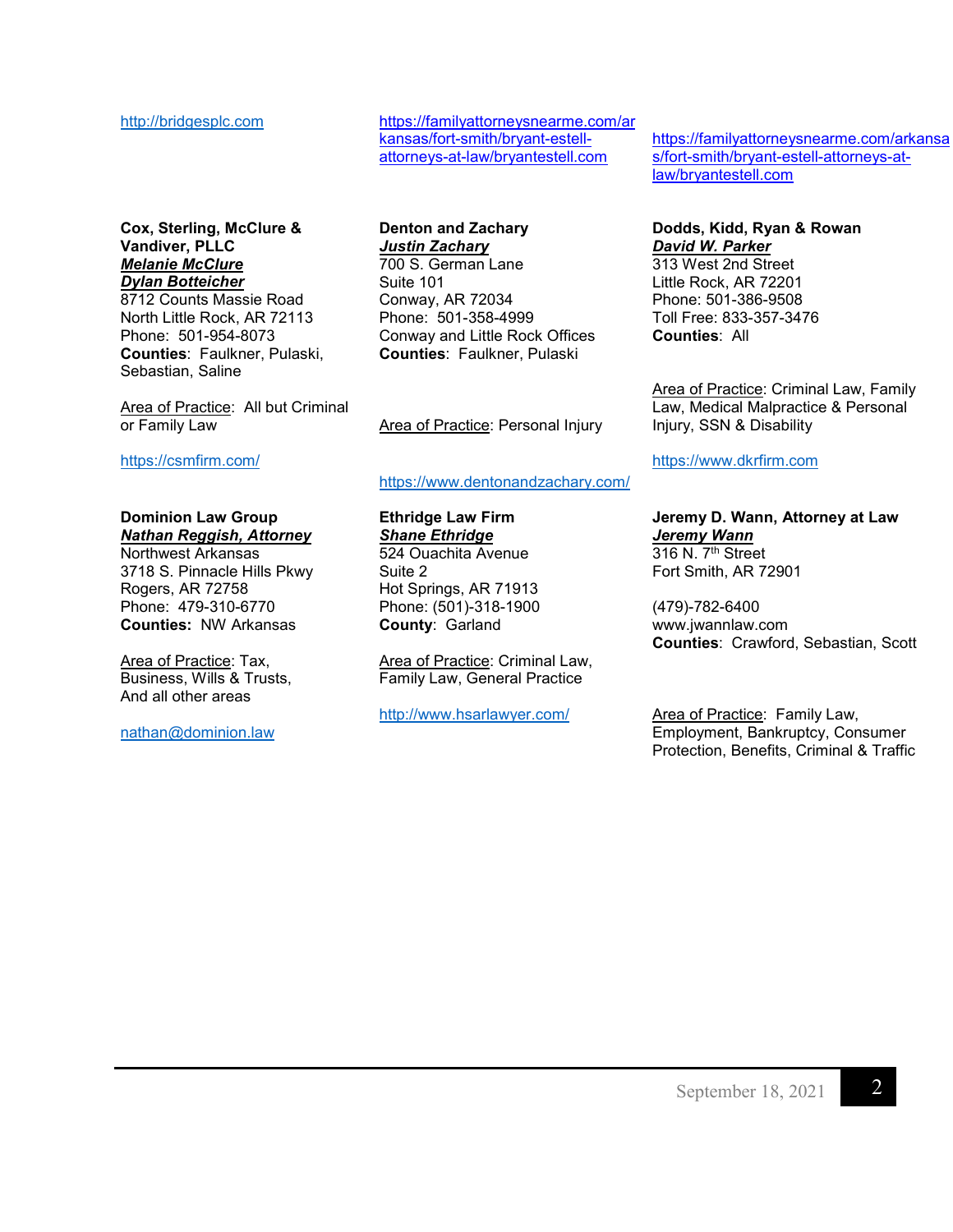#### **Gean, Gean & Gean Attorneys at Law Office of Hayden Hanna, Law**  *David Charles Gean*

511 Garrison Avenue Fort Smith, Arkansas 72901 Phone: 479-222-1520 **County**: Sebastian

Area of Practice: Family Law

[https://www.geanlaw.com/Attorney](https://www.geanlaw.com/Attorneys/David-C-Gean.shtml) [s/David-C-Gean.shtml](https://www.geanlaw.com/Attorneys/David-C-Gean.shtml)

# **PLLC** *Hayden Hanna*

301 Main Street Suite 201 North Little Rock, Arkansas 72114 Phone: 501-420-1111 **Counties**: Healthcare (representing providers), Social Security, VA Disability statewide. Family law- Pulaski and Union **Counties** Small property matters (unlawful detainers etc.) Pulaski County

Area of Practice: Healthcare , Family, Social Security Disability, VA Disability Law and Small Property matters

# **Hoskyn Law Firm** *Charles R. Hoskyn Melissa Bratton*

111 Center Street Suite 1200 Little Rock, AR 72201 Phone: 501-771-4005 **Counties**: Arkansas, Cleburne,

Faulkner, Lonoke, Prairie, Pulaski, Saline, White

Area of Practice: Family Law, Guardianship rights, Wills & Trusts

# **Jackson Justice Center** *Joseph Dale Jackson*

132 Malvern Road Caddo Valley, AR 71923 Phone: 870-210-5012 **Counties**: Clark, Garland, Hot Spring, Ouachita & surrounding areas

Area of Practice: Criminal, Divorce, Custody & Child Support

#### **Harris Law Firm** *Harvey Harris*

One Riverfront Place Suite 413 North Little Rock, AR 72114 Phone: 501-604-4517 **County**: Pulaski

Area of Practice: Trusts, Wills & Estates, Probate, Tax, Property, Contracts

<https://harveyharrislawfirm.com/>

# **James, House, Downing & Lueken, PA** *Kayla M. Applegate*

801 W. Third Street Little Rock, AR 72201 P.O. Box 3585 Little Rock, AR 72203 Phone: 501-372-6555 **County**: All

Area of Practice: Family Law, Business & Civil Litigation, Personal Injury, Wrongful Death

<http://www.jameshousedowning.com/>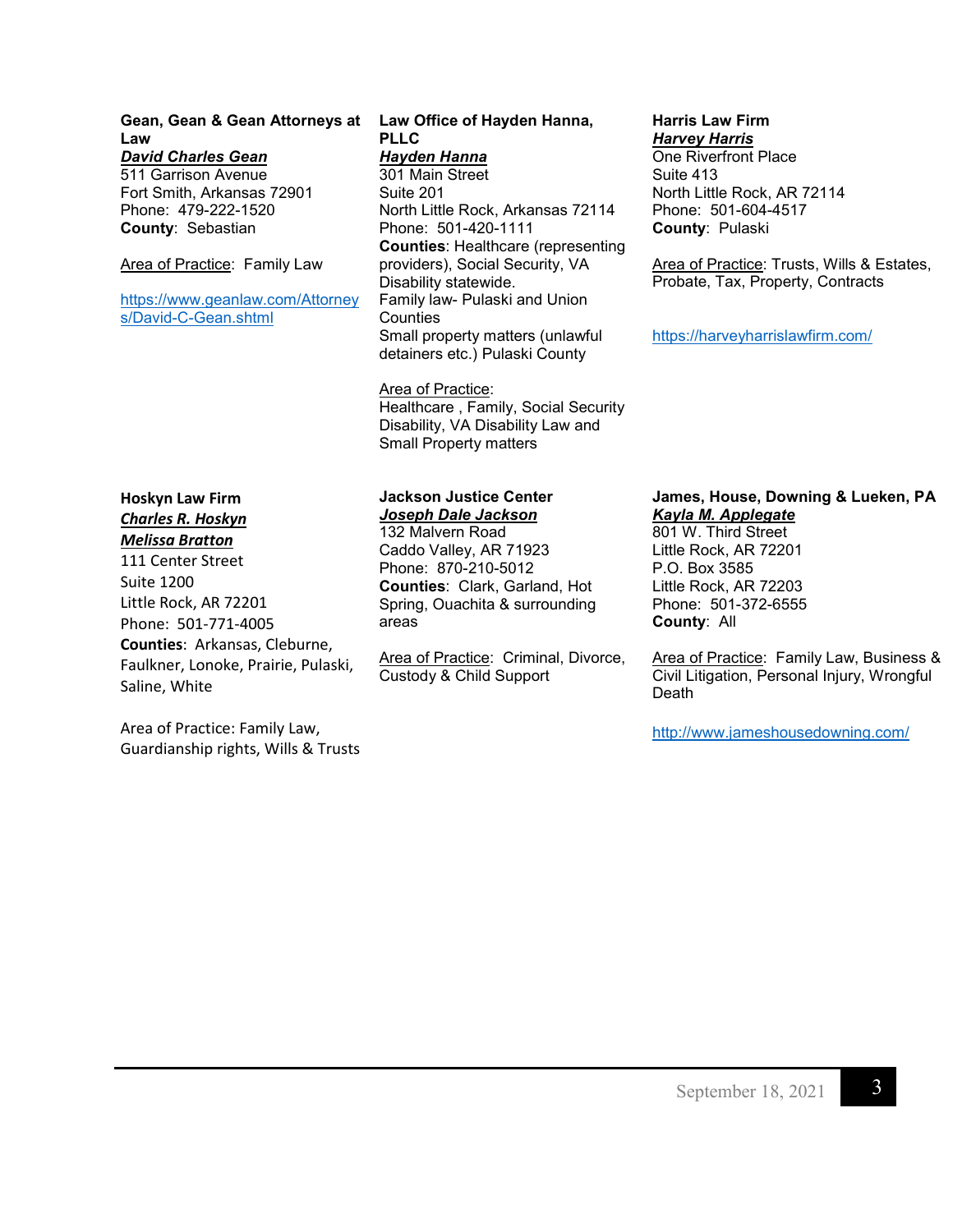## **M.W. Law, PLLC** *Megan Wooster Ambere Adkins*

Stephens Building 111 Center St Suite 1200 Little Rock, AR 72201 Office: 501-372-3700 Mobile: 501-413-1123 **County**: All

Area of Practice: Estate Law, Family Law

#### <https://www.mwlawpllc.com/>

## **William Owen Law Firm** *William L. Owen*

917 West Markham St. Suite B Little Rock, AR 72201 Phone: 501-372-1655 **County**: Pulaski

Area of Practice: General Civil, Real Property, Contracts (No tax, Domestic Relations or Criminal)

# **Montgomery, Wyatt, and Hardy, PLC** *Ed Montgomery* 308 East 8th Street Little Rock, AR 72202

Phone: 501-377-9568 **Counties:** Faulkner, Lonoke, Pulaski, Saline & surrounding areas

Area of Practice: Civil, Criminal, Domestic, Probate, Traffic & DWI

https://www.montgomeryadamswyatt .com/

## **James H. Phillips, Law Office PLLC.** *James H. Phillips* 111 Center St.

Suite 1200 Little Rock, AR 72201 Phone: 501-376-3003 **County**: Pulaski

Area of Practice: Business Litigation, Construction Litigation, Insurance Defense, Personal Injury, Utility Law

## **Natural State Law, PLLC** *William Changose*

900 S. Shackleford Rd Suite 615 Little Rock, AR 72211 Phone: 501-916-2878 **Counties**: Faulkner, Grant, Lonoke, Jefferson, Pulaski, Saline

Area of Practice: General Practice, Family, Real Estate, Bankruptcy, Business, Estate Planning

<https://natstatelaw.com/>

## **Quattlebaum, Grooms & Tull, PLLC**  *Joey Price*

111 Center Street Suite 1900 Little Rock, AR 72201 Phone: 501-379-1772 **County**: Pulaski

Area of Practice: Property, Landlord/Tenant, Contracts

<http://www.qgtlaw.com/>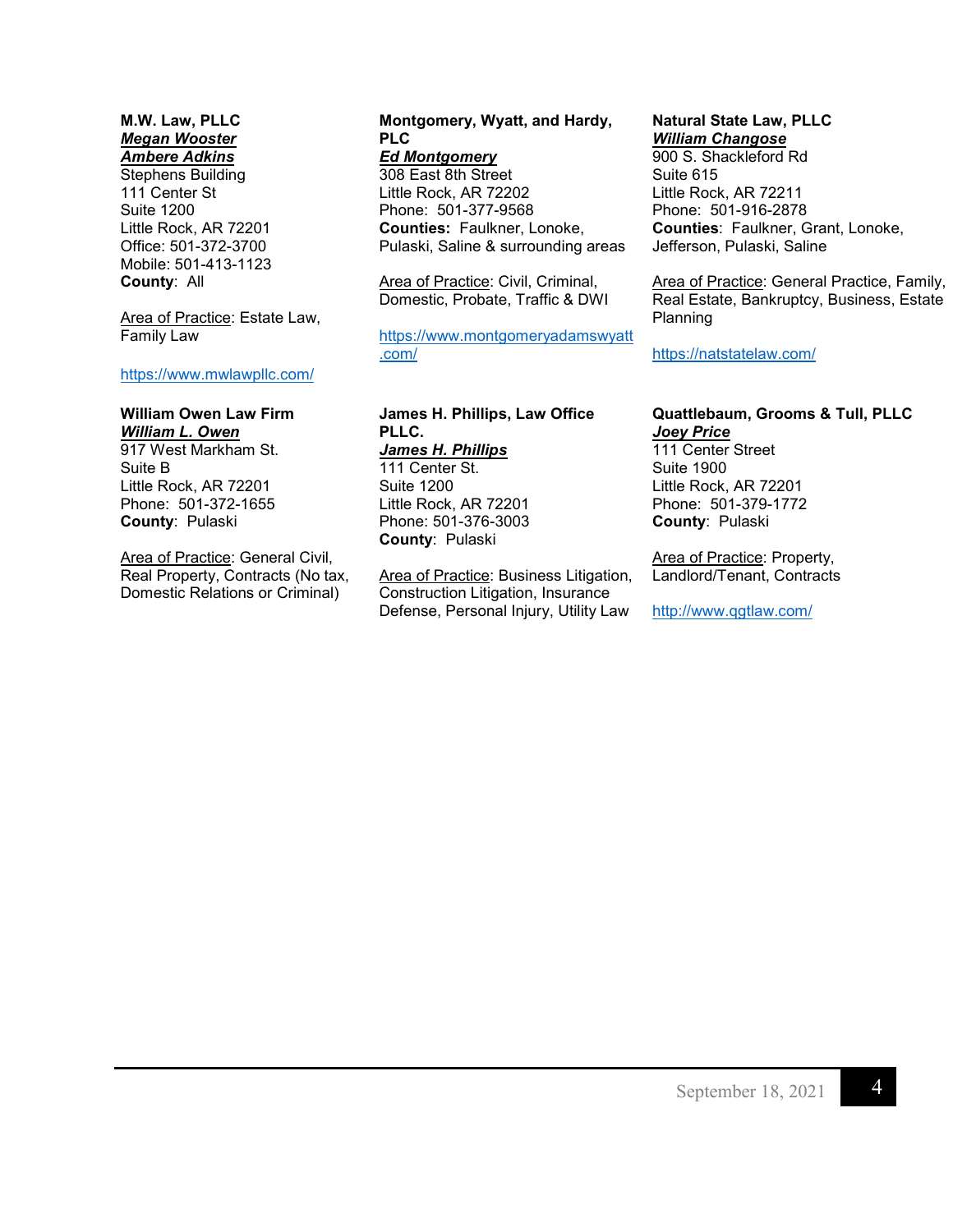#### **Rolfe Law Firm** *Margo D. Warner*

1920 North Main Street North Little Rock, AR 72114 Phone: 501-604-4530 **Counties**: Conway, Faulkner, Jefferson, Pulaski, Saline, White

Area of Practice: Domestic & Criminal

[https://www.rolfefirm.com/margo\\_](https://www.rolfefirm.com/margo_warner) [warner](https://www.rolfefirm.com/margo_warner)

## **Vardaman Law Firm PLLC** *Gregory L. Vardaman*

501 Crittenden Street Arkadelphia, AR 71923 Phone: 870-417-4979 **Counties**: Clark, Dallas, Garland, Grant, Hempstead, Hot Spring, Neveda, Ouachita, Pike, Saline, Federal Courts of Arkansas

Area of Practice: Civil, Domestic, Social Security Issues

<https://vardamanlaw.com/>

# **Scholl Law Firm, PLLC**

*Scott A. Scholl* 111 Center Street Suite 1200 Little Rock, AR 72201 Phone: 501-588-1148 **Counties**: All

Area of Practice: Family Law, Divorce, Civil Litigation, Criminal Defense, UCMJ & Administrative Appeals, VA Disability, Trust, Wills & Estate, General Practice

<http://www.thescholllawfirm.com/>

#### **Fuqua Campbell, PA.** *Clinton DeWitt*

3700 Cantrell Road Suite 205 Little Rock, AR 72202 Phone: 501-374-0200 **Counties**: All

Area of Practice: Tax & Tax controversy, Estate planning, Litigation, Family Law, Business Law

#### http://www.rmp.law/

# **Reece Moore Pendergraft, LLP** *Collier Moore* 5519 Hackett Street Suite 300

Springdale, AR 72762 Phone: (479) 443-2705 Ext. 10112 **Counties**: All

Area of Practice: Estate Law, Guardianship, Probate, SSN & **Disability** <https://rmp.law/collier-moore/>

# **David Simmons Attorney at Law** *David Simmons*

3800 N Rodney Parham Road Suite 201 Little Rock, AR 72212 Phone: 501-374-5417

Area of Practice: Real Estate

https://davidesimmonslaw.com

#### **Winburn, Mano, Schrader & Shram, PLLC** *Rebecca Winburn*

12921 Cantrell Road Suite 309 Little Rock, AR 72223 Phone: (501) 975-6266; (501) 369-3101 **County**: Pulaski

Area of Practice: Estate Law, Guardianship, Probate, SSN & Disability

## [www.wmsslaw.com](http://www.wmsslaw.com/)

#### **Robertson, Beasley, Shipley & Robinson, PLLC**  *Clay Sullivan* 5100 S. Thompson Avenue Suite 201 Springdale, AR 72764 Phone: 479-365-2820 Offices in Springdale, Ft. Smith and Ozark

(Personal Injury cases accepted statewide)

Area of Practice: Personal Injury, Criminal Defense, Domestic Relations and General Civil Litigation <http://www.rbsr-attorneys.com/>

# **Law Office of Tasha Terry, PLLC** *Tasha Terry*

112 E. Front Street Lonoke, AR 72086 Phone: 501-438-8123 Counties of practice: Arkansas, Cleburne, Craighead, Faulkner, Independence, Izard, Jackson, Jefferson, Lawrence, Lonoke, Perry, Poinsett, Pope, Prairie, Pulaski, Randolph, Saline, Stone, White and Woodruff.

Area of Practice: Estate Planning, Personal Injury, Family Law, Probate, Business Entity setup, Traffic Tickets and Misdemeanor Criminal offenses

[www.tashaterrylaw.com](http://www.tashaterrylaw.com/)